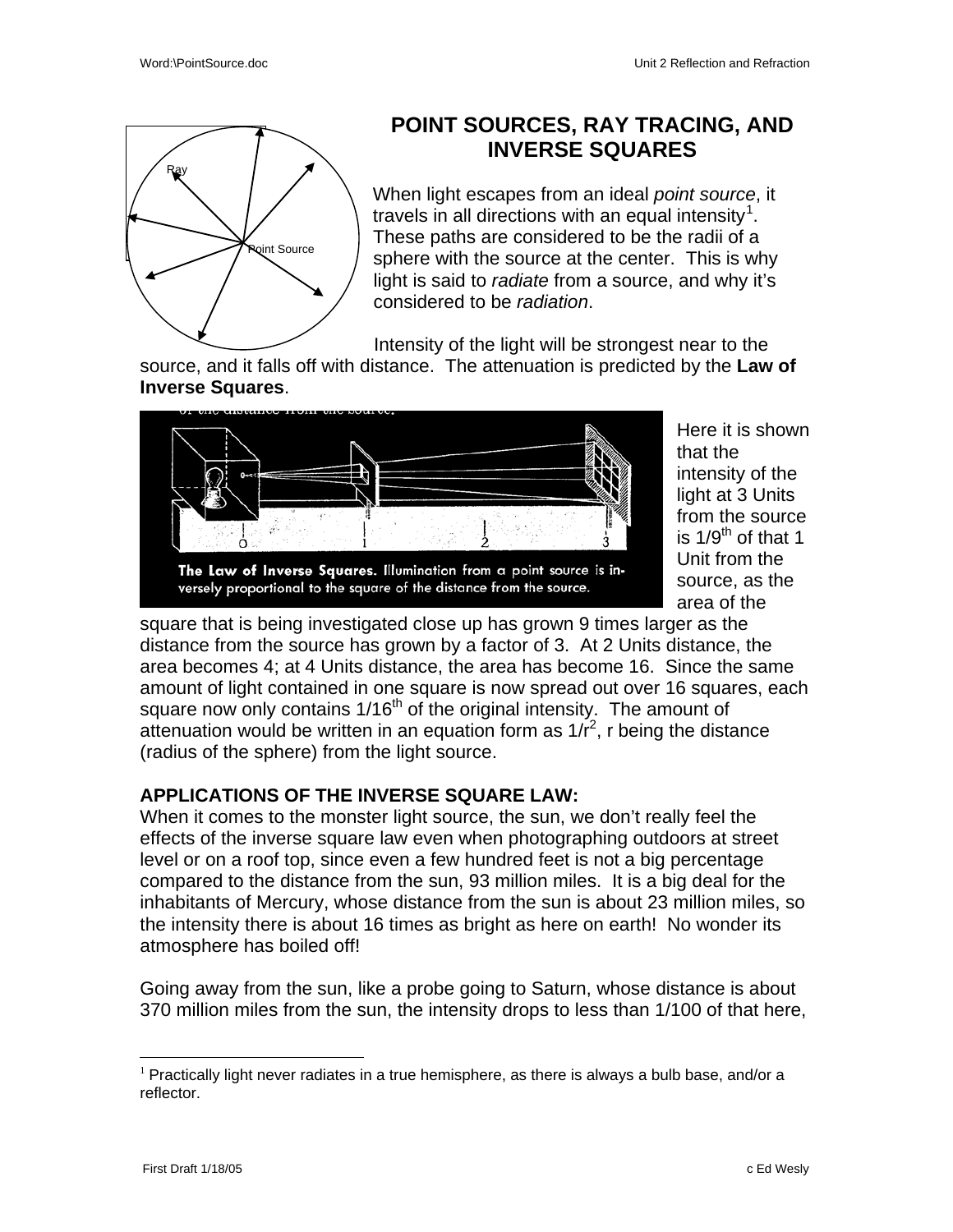requiring big batteries or other power supplies instead of solar cells like satellites in earth orbit.

For artificial lighting in a studio, exposure times can be shortened by moving objects closer to the light source. Every time the object-illumination distance is halved, the exposure time can be quartered. This can be uncomfortable for some subjects. By moving fill lights nearer to or farther away from the subject, the lighting ratio can be controlled within limits.

Camera mounted flash units live and die by the inverse square law. The farther the subject the subject is from the camera/flash combination, the less light it receives. The exposure mechanism on the camera needs to compensate for this discrepancy

In the old days, when flash bulbs ruled, each different size of bulb had a *guide number*. The photographer would measure the distance from the subject to flash, or relied on the rangefinder on the camera to tell the distance, divide that distance into the guide number, and the quotient would give the approximate f/stop to shoot at. For example, for an M2B bulb, guide number of 60, a subject 5 feet away would require an aperture of f/12, with f/11 being the closest marked one.

This brutal practice continued even into the early electronic flash era. In the seventies a circuit incorporating a photo cell aimed at the subject drank in the light reflected from the scene, and turned off the flash when it had its fill. The strobe would be on for shorter times for nearer objects, and longer for further ones until the full amount of light that could be pumped out of the flashtube was used up. This system worked well as long as the lens was set to the proper f/stop recommended by the strobe for the speed of the film being used. In some contemporary cameras a photo cell monitors the light as it hits the film during the exposure to control the flashtube's duration.

## A CLEVER USE OF THE INVERSE SQUARE LAW:

When Edison was making his early electric light bulbs, there were no commercially available light meters. Illustrated below is a *Grease Spot Photometer* that was used to measure the brightness of an incandescent bulb as compared to a candle.

The operator would look into the eyepiece, which was borrowed from a stereo photograph viewer. They would observe a piece of paper that has a circle in the center which was greased to become translucent. A position was found when the grease spot was moved from side to side where it seemed to disappear thanks to the intensity from both sources being equal. By comparing the squares of the distances the relative intensity of the two sources could be found. In this case, the output of the incandescent bulb could be measured relative to a standard candle!